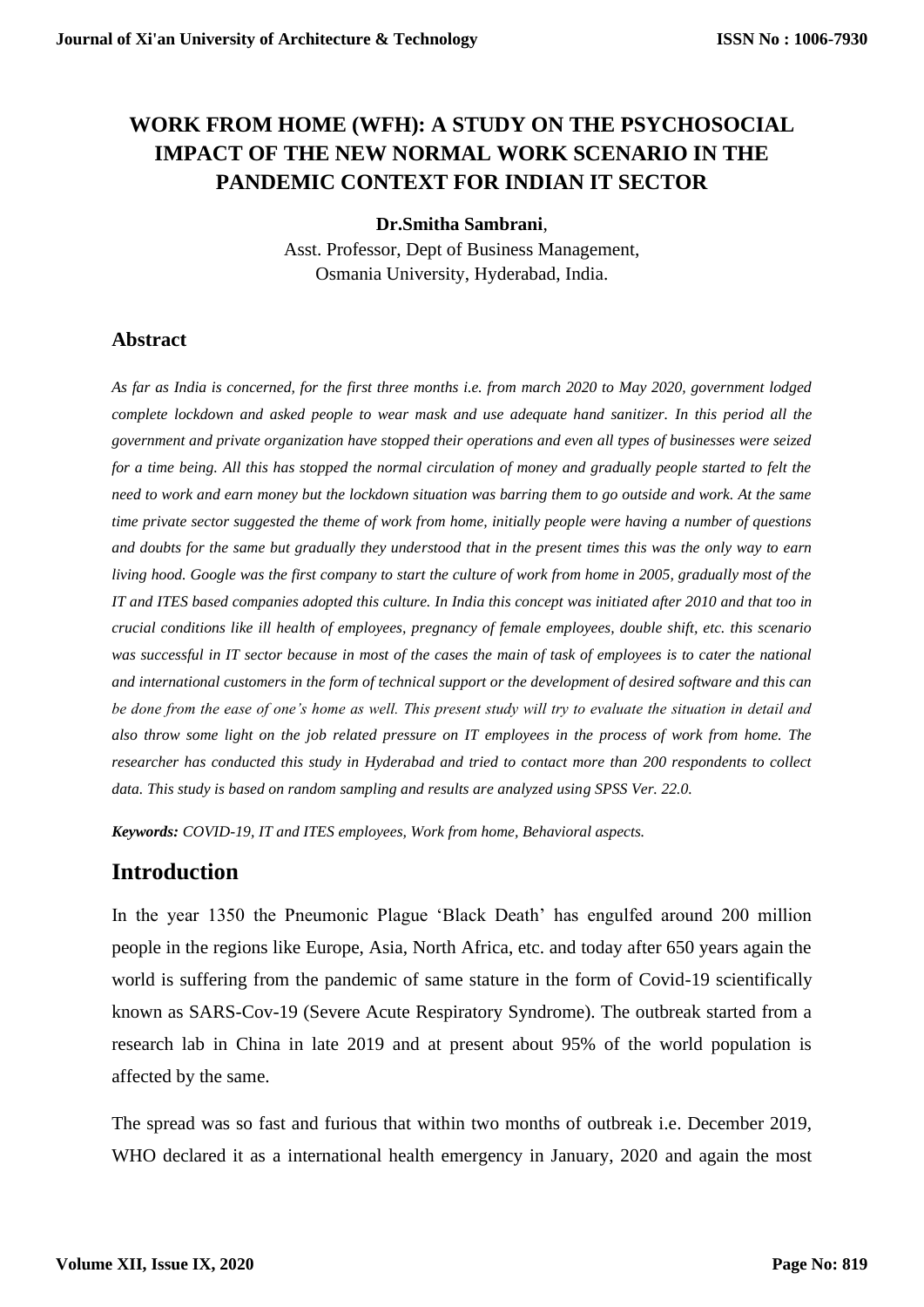affected regions were Asia, Europe, America, etc. The widespread effects of infection has kept people in their homes for a long period of time this is because of reason that the status of Corona virus is contagious and any one can get easily infected and if not taken care in time then the end result is death. Medical research laboratories all over the world are trying to discover a vaccine that can prevent people from infection and develop immunity in human body to fight with the virus.

As far as India is concerned, for the first three months i.e. from march 2020 to May 2020, government lodged complete lockdown and asked people to wear mask and use adequate hand sanitizer. In this period all the government and private organization have stopped their operations and even all types of businesses were seized for a time being. All this has stopped the normal circulation of money and gradually people started to felt the need to work and earn money but the lockdown situation was barring them to go outside and work. At the same time private sector suggested the theme of work from home, initially people were having a number of questions and doubts for the same but gradually they understood that in the present times this was the only way to earn living hood. Education sector was the first to adopt the system of online teaching and at the next level every second workman started to work online on different platforms like Zoom, Google Meet, Facebook Whatsapp, etc. with the mixed blend of social media, people started to enjoy the working system.

With the gradual passage of the time people started to get more and more infected by the virus and the gravity was more than who are really getting infected, confiscated in their homes the behavior of people changed to unbearable limits. As discussed above the mental state of people have shifted from their normal equilibrium.

## **IT sector and work from home**

Google was the first company to start the culture of work from home in 2005, gradually most of the IT and ITES based companies adopted this culture. In India this concept was initiated after 2010 and that too in crucial conditions like ill health of employees, pregnancy of female employees, double shift, etc. this scenario was successful in IT sector because in most of the cases the main of task of employees is to cater the national and international customers in the form of technical support or the development of desired software and this can be done from the ease of one's home as well. Then on the other hand it was also found that employees are more comfortable in the social setting of their homes and even the productivity is heightened.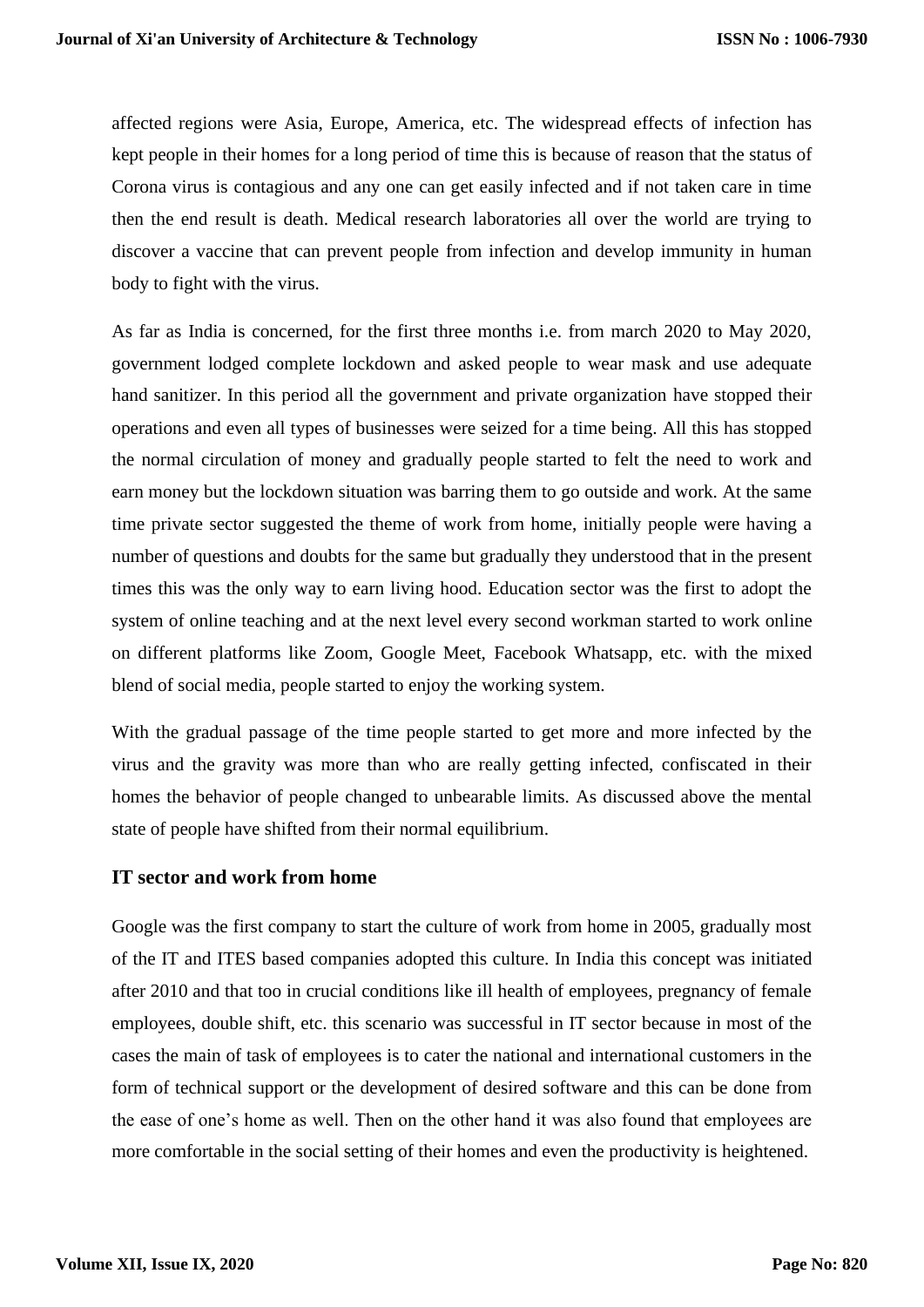It is not so that all the IT employees are working from home or they are having the experience of same. In the duration of pandemic IT sector was one of the most affected avenue and many of the employees have lost their jobs in the process. Initially it was not easy for them to revive but gradually they were compelled to stay at home and also to work from home. As stated above this is general human nature that a given individual can do a particular work at his free will but if there is a condition of compulsion then he or she tries to avoid it and a mental stigma prevents the person from giving 100% to the job.

This present study will try to evaluate the situation in detail and also throw some light on the job related pressure on IT employees in the process of work from home. The researcher has conducted this study in Hyderabad and tried to contact more than 200 respondents to collect data. This study is based on random sampling and results are analyzed using SPSS Ver. 22.0.

#### **Literature Review**

**Chung et al (2020)** this is a well-known fact that initially the outbreak of COVID-19 started from China and after this everyone was cursing China for the same, but the researchers have conducted a number of studies in China itself and commented on the social and mental condition of people in the process. This study was based on this theme only and the outcomes of study stated that as of now whole world is against China and people are having anti-China sentiments. But then again findings of the study stated that the first hit of COVID-19 was on China and it took longest time to recover as well. In this process most of the people were working from their homes and it exerted a lot of effect on the mental health of people, even at the time of survey the researchers can feel the depression and stated of being felt deprived.

**Malta et al (2020)**this study was conducted in the second most affected continent i.e. Europe, the main focus of the study was on the analysis of mental stated of people who were working from home. The researchers discovered that specially in IT sector most of the employees are working from home and till May and June, 2020 they were not allowed to go to their offices and perform work. In the process there was a drastic change in the behavior of people. In words of the respective family members they have shown a lot of change in their routine behavior in the form of depression, fatigue, irritation, etc. as a matter of fact this was not their normal behavior before the hit of pandemic.

**Tsai et al (2020)** this study was conducted to study the decreasing health potential of people in the pandemic time of COVID-19. Main focus of the study was on the people who are not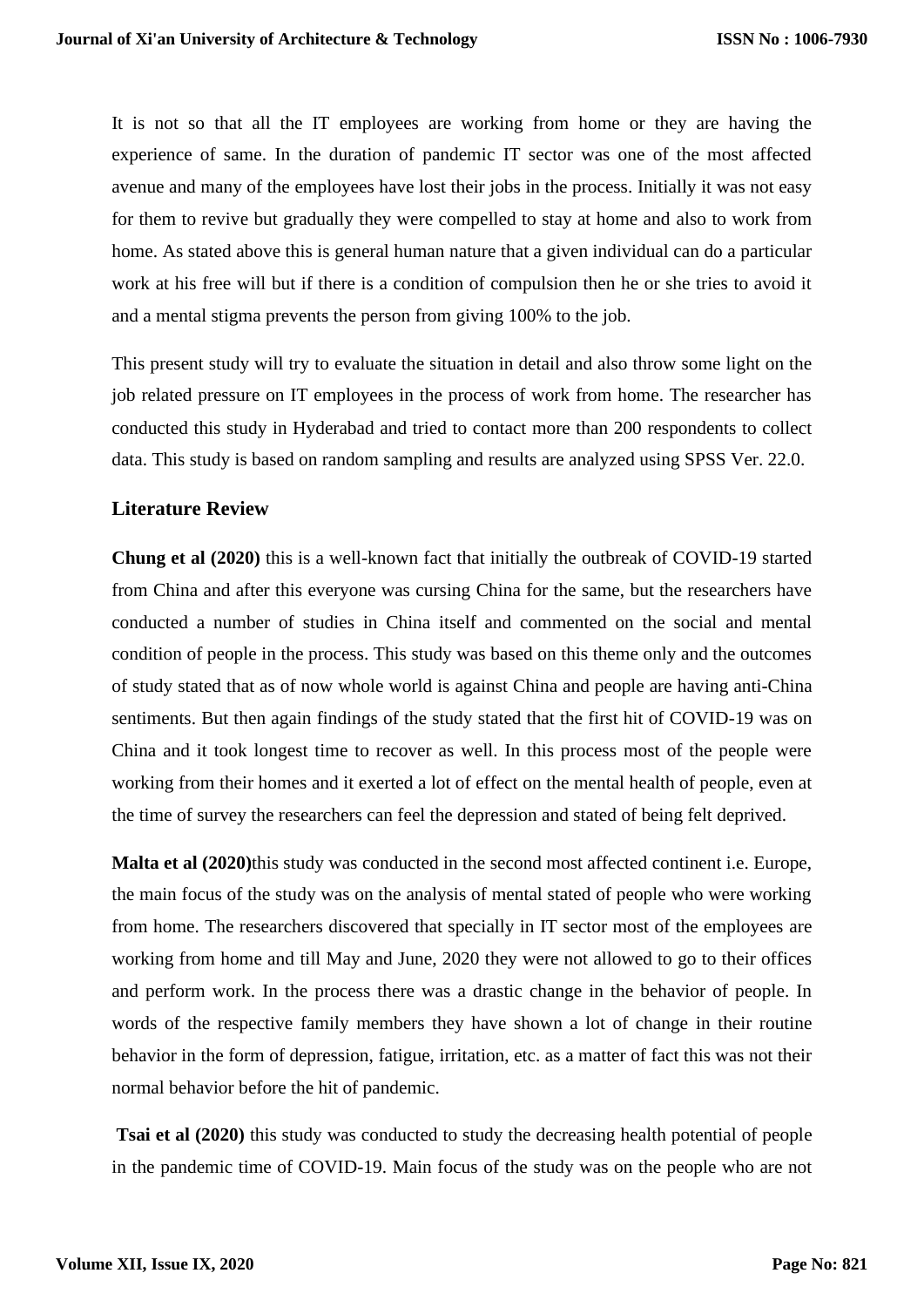the American residents and due to threat of COVID-19 they were expelled from their rental homes. The findings of the study stated that such employees are basically homeless and they are not even able to go back to their respective countries, apart from this they have to work for earning their living hood. This was a difficult situation for them and in this process they lost their routine behavior and start to react absurdly on situations normal issues of life. It was also evident that due to this changed behavior there is a hike in crime rate as well.

**Snoswell (2020)**this study has evaluate the role of media on mental health of people in the times of pandemic. The findings of the study stated that the people who are working from home are dependent on different types of media for information and even entertainment. As a matter of fact they are working from home and staying inside for all the time, then on the other hand they are also watching television and accessing internet for news and entertainment. As a matter of fact, most of the times media was showing negative views for the outbreak of COVID-19 and gradually it became difficult for the people to stay in their sound mental health. In the process of coping with the scenario they started to show a negative change in their behavior.

### **Objective of the study**

The main objective of the study was to evaluate the mental health of people during the pandemic period and main thrust of the study was on IT and ITES related employees.

## **Hypothesis**

#### *Hypothesis 1*

**H0:** Intrinsic components are having a significant effect on the mental and social health of IT and ITES related employees during pandemic period.

**H0:** Intrinsic components are not having a significant effect on the mental and social health of IT and ITES related employees during pandemic period.

#### *Hypothesis 2*

**H0:** Extrinsic components are having a significant effect on the mental and social health of IT and ITES related employees during pandemic period.

**H0:** Extrinsic components are not having a significant effect on the mental and social health of IT and ITES related employees during pandemic period.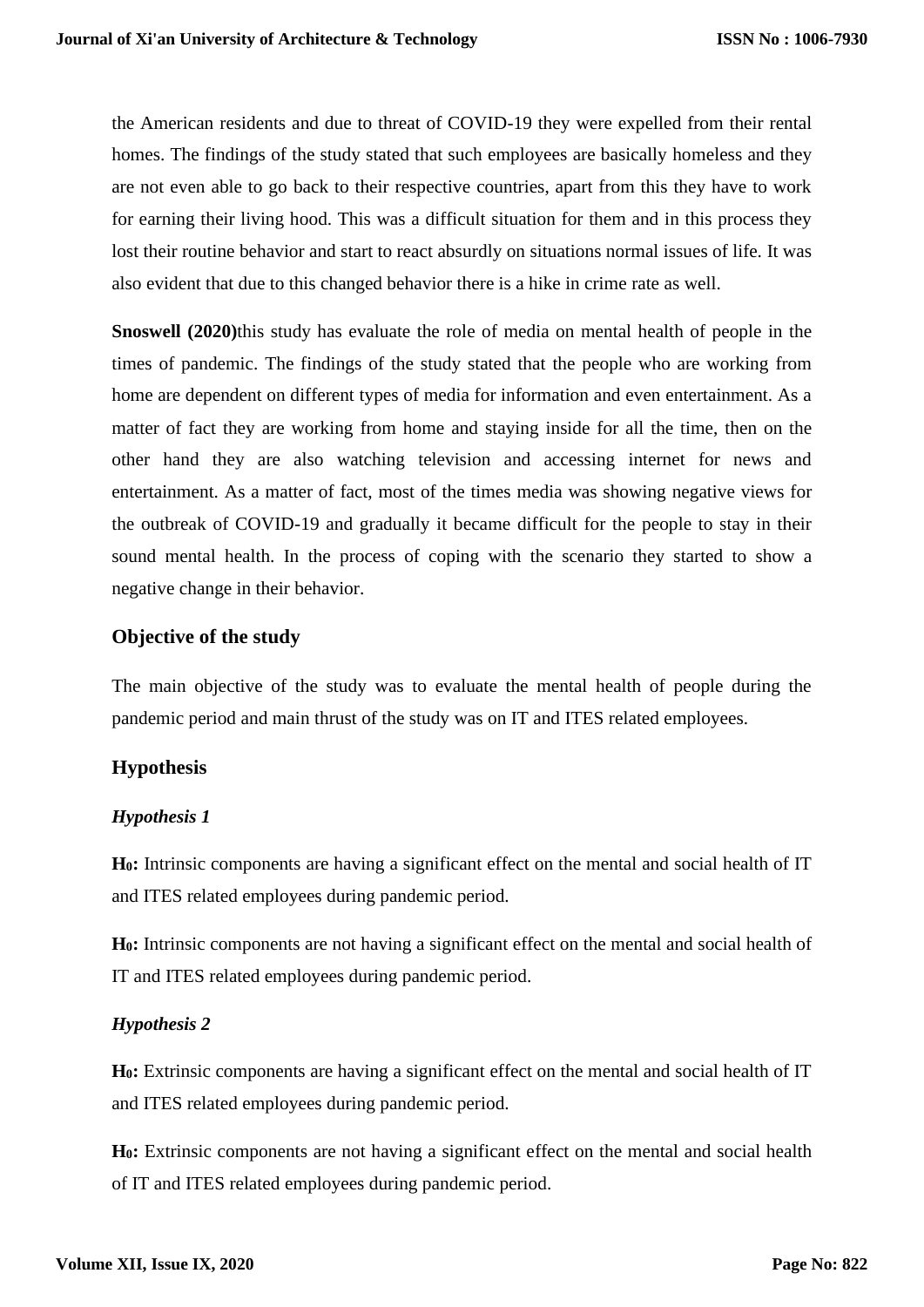## **Research Methodology**

### *Sampling*

As in the present times of COVID-19, it was not possible to follow a structured sampling system so the reseracher has followed Judgmental and purposive sampling.

### *Sample Size*

The researcher has approached some of the eminent housing societies in the vicinity of Hyderabad and found that IT and ITES related employees are staying in these societies from all over the world (mostly are from Indian Origin). Of the basis of random selection 276 such employees were chosen for the purpose of study and for the ease of calculation and analysis the researcher has confined the sample to 250 respondents.

#### *Data Collection*

As this study was based on primary data, so a detailed and structured questionnaire was used to collect data. Also the save time and maintain social distancing most of the questionnaire were mailed to the respondents after taking their concert on the same. This questionnaire includes question based on scale of 1 to 5, where '1' states Strongly Disagree and '5' states Strongly Agree.

## *Statistical Tools Used*

As the responses are collected in categorical form and scale was used to collect data, hence it was obvious to find the variance in responses for the test of respective hypothesis. So the researcher has used ANOVA (one way) to analyze the data and the internal and external parameters of behavior were considered.

#### *Software Used*

SPSS Ver. 22.0

## **Data Analysis and Interpretation**

*Hypothesis 1*

**Results of ANOVA (***One Way***) Test**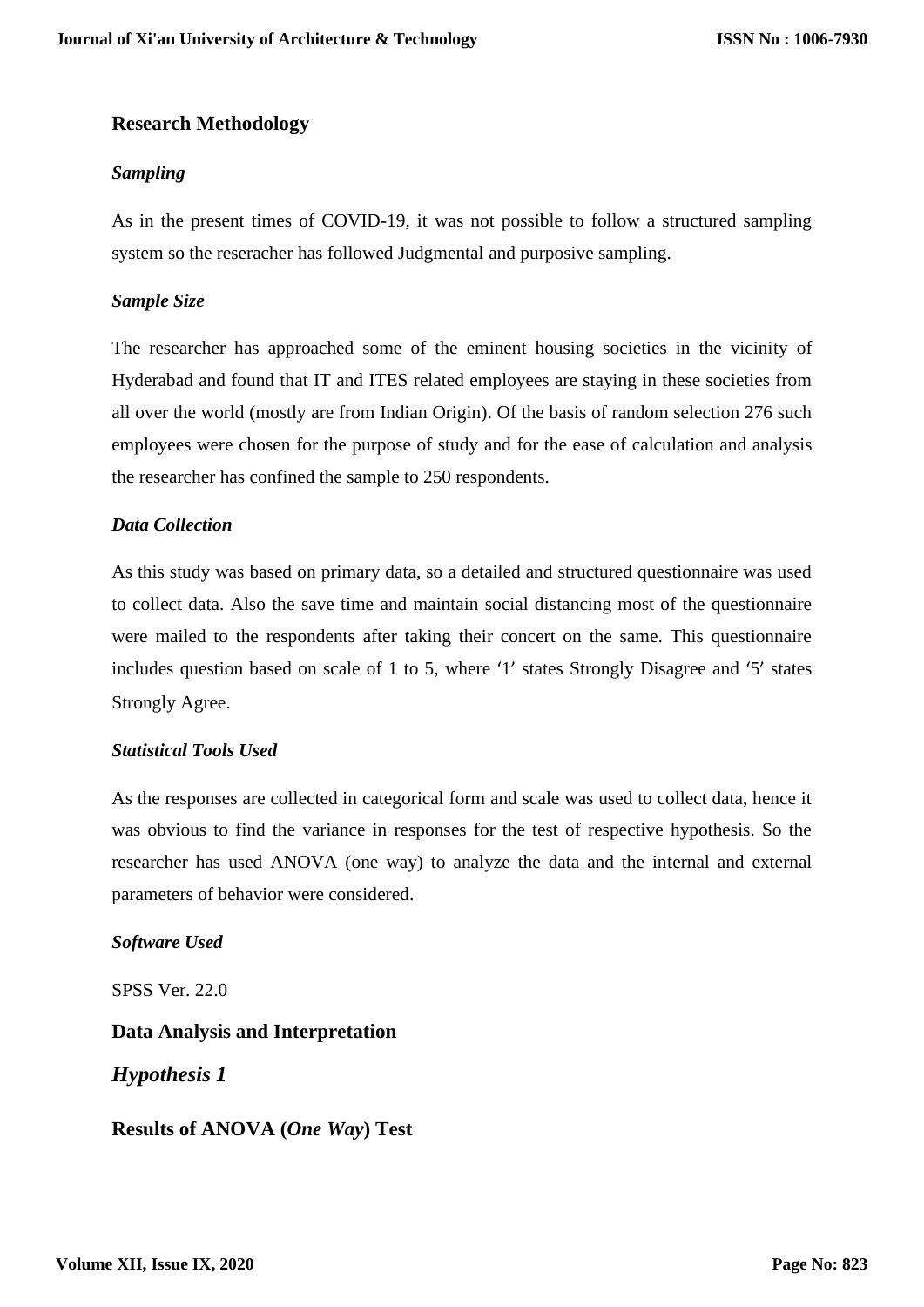| On the basis of Qualification                        | $\mathbf{F}$ | Sign  |
|------------------------------------------------------|--------------|-------|
| Family is supportive during work from home           | 3.629        | 2.910 |
| Job related activities are monotonous                | 2.357        | 1.902 |
| Job schedule has become more intense                 | 4.364        | 4.076 |
| Regular and lengthy meetings affect the flow of work | .236         | .078  |
| Salaries are compromised                             | .567         | .364  |
| Duty hours are not comfortable                       | 2.154        | 1.866 |
| Target and expectation of employers are raising      | 1.926        | 1.291 |
| On the basis of Job Experience                       |              |       |
| Family is supportive during work from home           | 2.137        | 2.654 |
| Job related activities are monotonous                | 4.933        | 4.162 |
| Job schedule has become more intense                 | .119         | .321  |
| Regular and lengthy meetings affect the flow of work | .241         | .344  |
| Salaries are compromised                             | .237         | .455  |
| Duty hours are not comfortable                       | 2.973        | 4.175 |
| Target and expectation of employers are raising      | 2.062        | 2.577 |
| On the Basis of Age of Respondents                   |              |       |
| Family is supportive during work from home           | 4.458        | 5.154 |
| Job related activities are monotonous                | 1.125        | 1.586 |
| Job schedule has become more intense                 | 1.090        | .505  |
| Regular and lengthy meetings affect the flow of work | 4.207        | 3.615 |
| Salaries are compromised                             | 2.030        | 1.674 |
| Duty hours are not comfortable                       | 2.141        | 1.108 |
| Target and expectation of employers are raising      | 1.904        | 1.526 |
|                                                      |              |       |
| On the Basis of Marital status                       |              |       |
| Family is supportive during work from home           | 1.106        | .461  |
| Job related activities are monotonous                | .580         | .105  |
| Job schedule has become more intense                 | 2.954        | 2.307 |
| Regular and lengthy meetings affect the flow of work | 1.198        | 0.512 |
| Salaries are compromised                             | 1.178        | .864  |
| Duty hours are not comfortable                       | .454         | .566  |
| Target and expectation of employers are raising      | .326         | .891  |
|                                                      |              |       |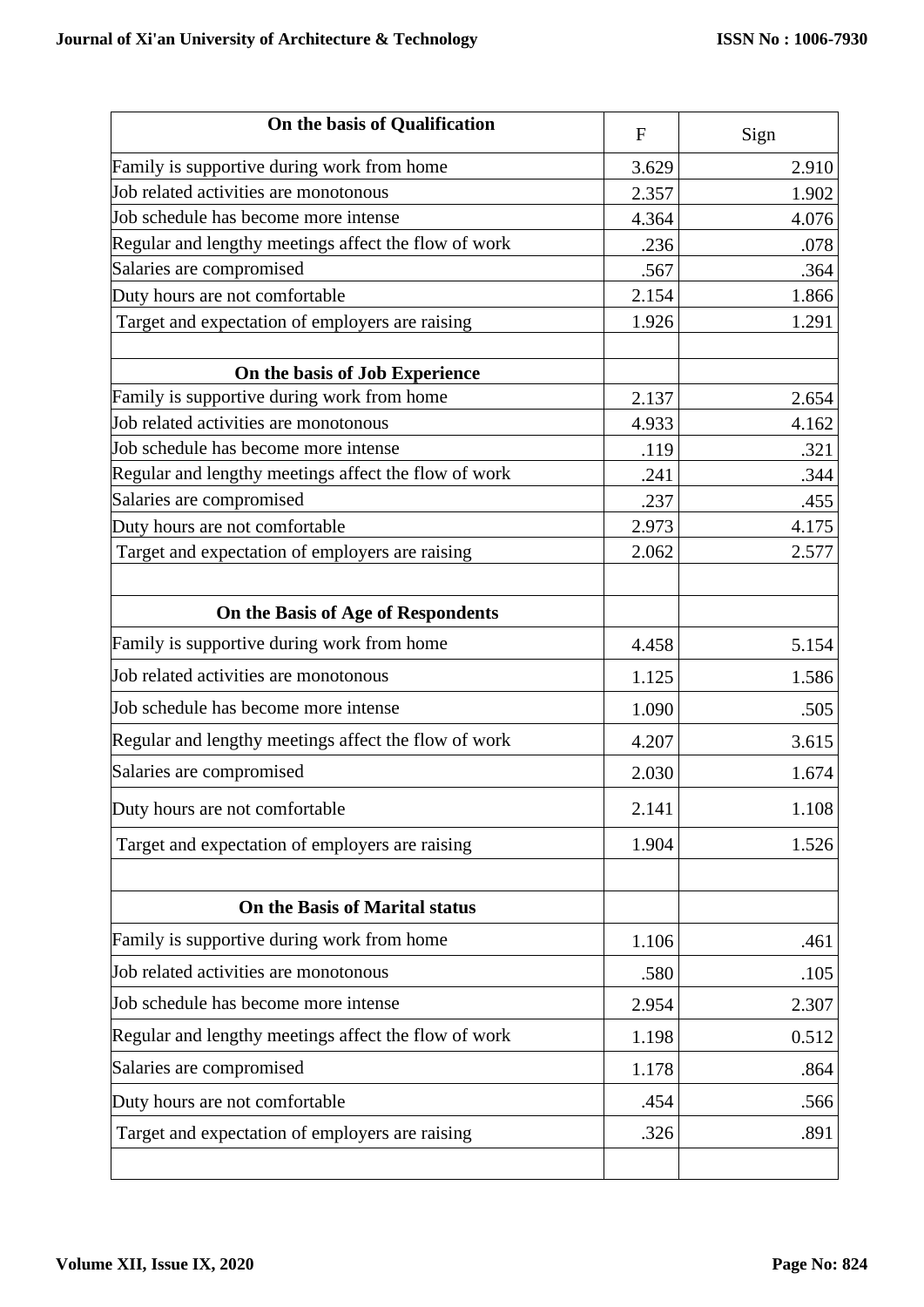| On the Basis of Years in Current job                 |       |       |
|------------------------------------------------------|-------|-------|
| Family is supportive during work from home           | 1.108 | .597  |
| Job related activities are monotonous                | 1.936 | 1.178 |
| Job schedule has become more intense                 | 1.135 | .795  |
| Regular and lengthy meetings affect the flow of work | 2.166 | 2.907 |
| Salaries are compromised                             | 1.231 | 1.751 |
| Duty hours are not comfortable                       | .450  | .108  |
| Target and expectation of employers are raising      | .344  | .901  |

## **Interpretation**

As can be seen in the above given table of analysis, in most of the cases the respondents are positive towards the point in question, according to the thumb rule of ANOVA i.e. if the difference between the 'F' ratio and 'Sign.' value is higher, the hypothesis can be rejected and vice versa. In the above analysis in most of the cases the difference between the above said values is within acceptable limits, except a few cases of job schedule, salaries and even job related targets in some of the cases.

## **Result**

On the basis of above analysis and interpretation it can be said that the selected intrinsic components are exerting negative effect on the mental health of IT and ITES related employees. in lieu of the same null hypothesis '*Intrinsic components are having a significant effect on the mental and social health of IT and ITES related employees during pandemic period*'is accepted and alternate hypothesis is rejected.

## *Hypothesis 2*

| On the basis of Qualification                           | $\mathbf{F}$ | Sign  |
|---------------------------------------------------------|--------------|-------|
| News and views from media are affecting work efficiency | 2.899        | 2.210 |
| Threat of getting infected is rising                    | 2.957        | 2.402 |
| Family health is one main issue                         | 4.164        | 4.676 |
| Depression is rising against the threat of COVID-19     | .336         | .117  |
| Missing social gatherings                               | .578         | .464  |
| Friends and relatives are maintaining distance          | 2.154        | 2.466 |

#### **Results of ANOVA (***One Way***) Test**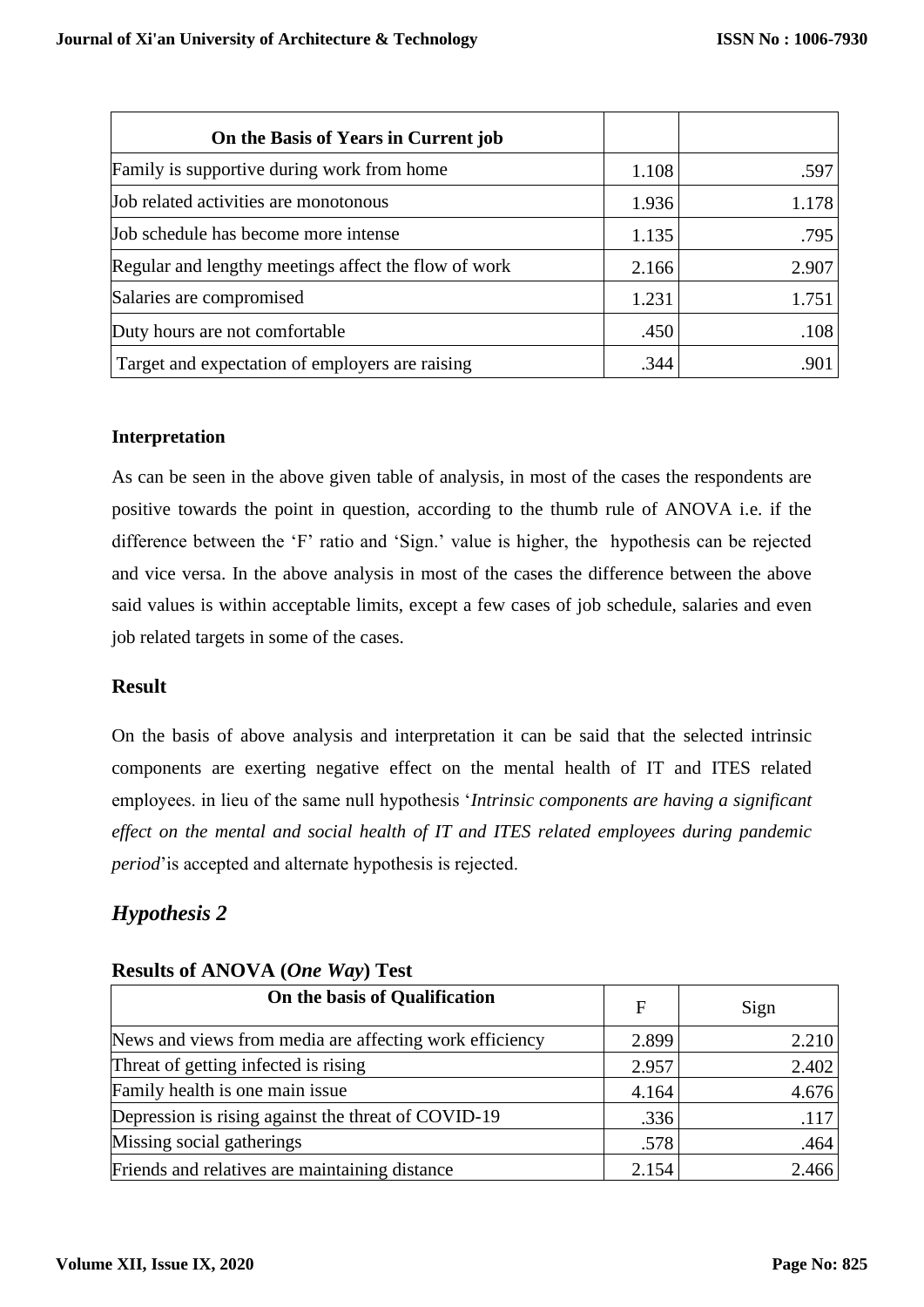|                                                         | 1.326 | 1.891 |
|---------------------------------------------------------|-------|-------|
| On the basis of Job Experience                          |       |       |
| News and views from media are affecting work efficiency | 1.459 | 1.104 |
| Threat of getting infected is rising                    | 2.237 | 2.654 |
| Family health is one main issue                         | 4.133 | 3.862 |
| Depression is rising against the threat of COVID-19     | .119  | .221  |
| Missing social gatherings                               | .341  | .144  |
| Friends and relatives are maintaining distance          | .237  | .055  |
| On the Basis of Age of Respondents                      |       |       |
| News and views from media are affecting work efficiency |       |       |
| Threat of getting infected is rising                    | 1.596 | 1.964 |
| Family health is one main issue                         | 3.583 | 5.542 |
| Depression is rising against the threat of COVID-19     | 1.125 | 1.586 |
| Missing social gatherings                               | .890  | .205  |
| Friends and relatives are maintaining distance          | 3.907 | 3.315 |
|                                                         | 2.130 | 1.830 |
| On the Basis of Marital status                          |       |       |
| News and views from media are affecting work efficiency |       |       |
| Threat of getting infected is rising                    | 1.104 | .671  |
| Family health is one main issue                         | 1.230 | .861  |
| Depression is rising against the threat of COVID-19     | .780  | .205  |
| Missing social gatherings                               | 2.154 | 1.872 |
| Friends and relatives are maintaining distance          | 0.898 | 0.101 |
|                                                         | 1.578 | .564  |
| On the Basis of Years in Current job                    |       |       |
| News and views from media are affecting work efficiency |       |       |
| Threat of getting infected is rising                    | 1.108 | .797  |
| Family health is one main issue                         | 1.236 | .678  |
| Depression is rising against the threat of COVID-19     | 1.135 | .795  |
| Missing social gatherings                               | 1.366 | 2.107 |
| Friends and relatives are maintaining distance          | .931  | 2.051 |
| Interpretation                                          |       |       |

As can be seen in the above given table of analysis, in most of the cases the respondents are positive towards the point in question, according to the thumb rule of ANOVA i.e. if the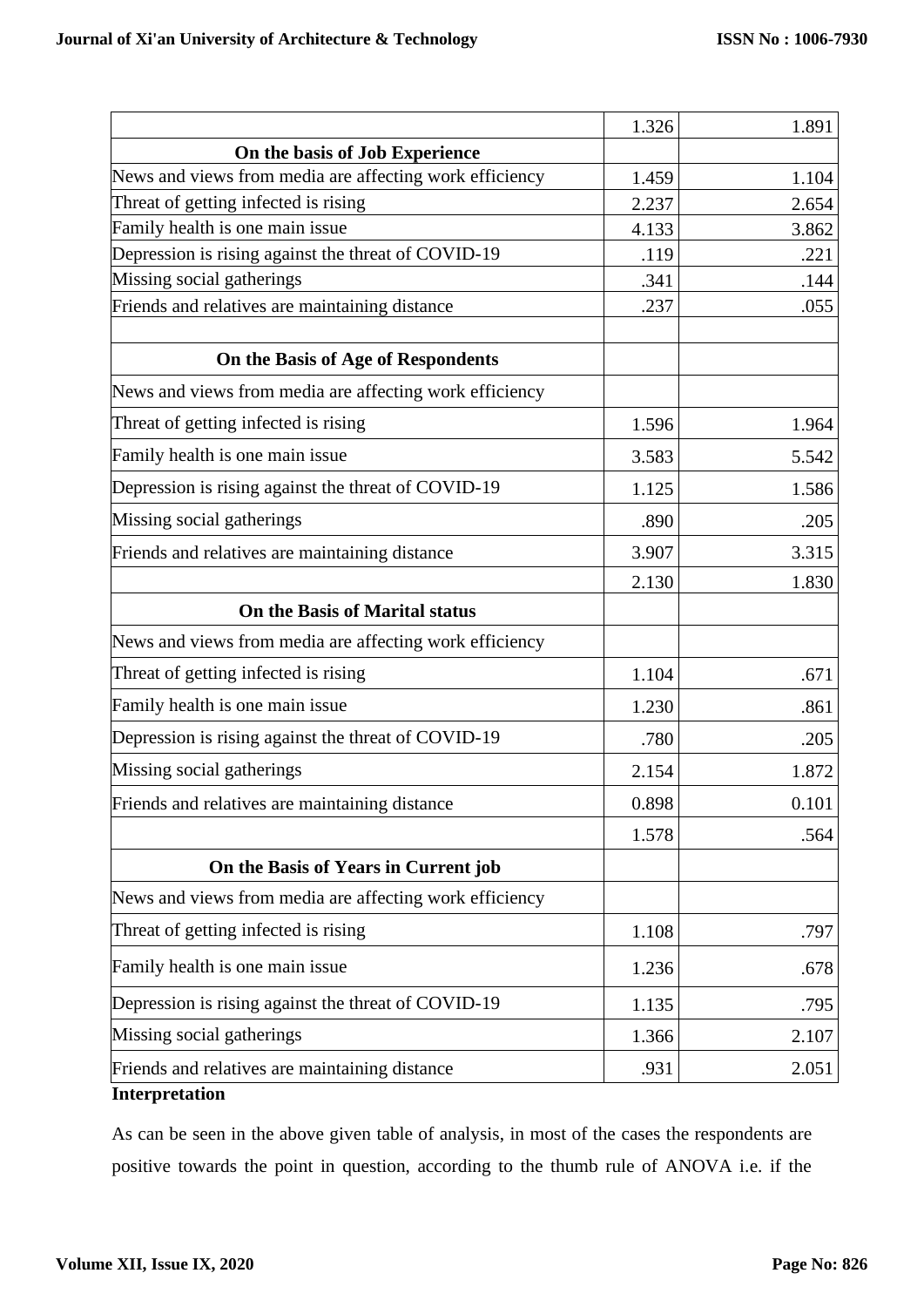difference between the 'F' ratio and 'Sign.' value is higher, the hypothesis can be rejected and vice versa. In the above analysis in most of the cases the difference between the above said values is within acceptable limits, except a few cases of job schedule, salaries and even job related targets in some of the cases.

#### **Result**

On the basis of above analysis and interpretation it can be said that the selected intrinsic components are exerting negative effect on the mental health of IT and ITES related employees. in lieu of the same null hypothesis '*Extrinsic components are having a significant effect on the mental and social health of IT and ITES related employees during pandemic period*'is accepted and alternate hypothesis is rejected.

#### **Conclusion**

At present i.e. in the starting of  $21<sup>st</sup>$  century, the pandemic of COVID-19 has emerged as a holocaust of normal human being and effect is more of mental as compared to physical i.e. the threat of getting infected is more than actually getting infected. It will be appropriate to say that apart from medical preparedness, social and psychological preparedness is more important. Coming to the employees of IT and ITES employees, who are working from home, it is evident from the above analysis that in most of the cases people are feeling mental and psychological pressure and the same is evident from the routine behavior. As a matter of fact this kind of situation has to be handled by the individual himself or herself and even the respective employer is required to understand the need to putting its employees in a comfort zone so that maximum output can be taken.

#### **References**

- *1. Chang-Richards, A., Vargo, J., Seville, E. (2013). Organisational resilience to natural disasters: New Zealand's experience (English translation). China Policy Review, 10, 117–119.*
- *2. Huang C., Wang Y., Li X. Clinical features of patients infected with 2019 novel coronavirus in Wuhan, China. Lancet. 2020;395(10223):497–506.*
- *3. Brianna, D., Derrian, R., Hunter, H., Kerra, B., Nancy, C. (2019). Using EdTech to enhance learning. International Journal of the Whole Child, 4(2), 57–63.*
- *4. Wang M., Cao R., Zhang L. Remdesivir and chloroquine effectively inhibit the recently emerged novel coronavirus (2019-nCoV) in vitro. Cell Res. 2020;30(3):269271.*
- *5. Baytiyeh, H. (2018). Online learning during post-earthquake school closures", Disaster Prevention and Management. An International Journal, 27(2), 215–227.*